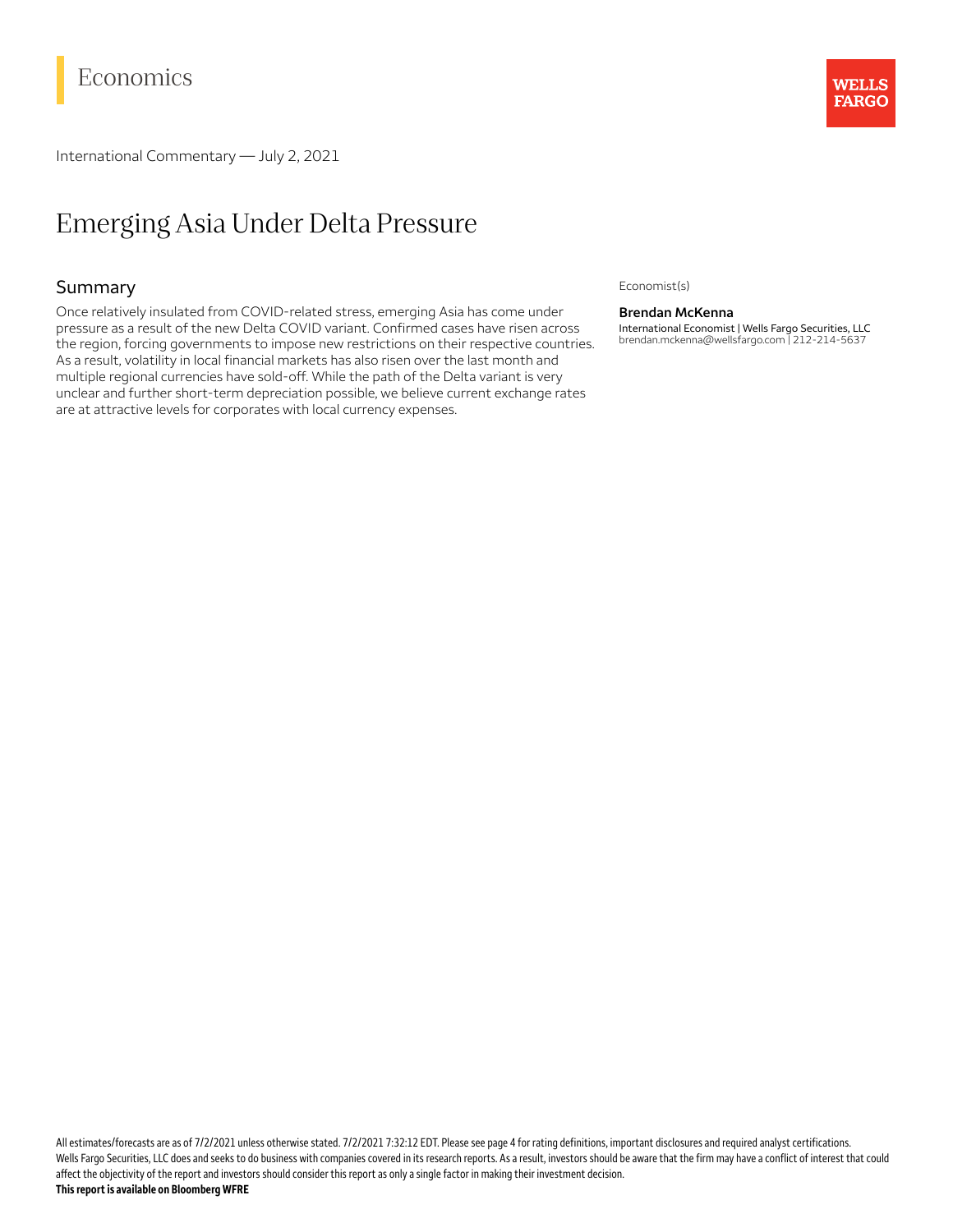## Delta Variant Spreading Throughout Asia

Generally speaking, COVID-related developments seem to still be trending in a positive direction. However, recent headlines suggest a more transmissible form of COVID, the Delta variant, has been spreading rapidly, particularly throughout Asia. Originally identified in India during the country's severe second wave of infections, the Delta variant is believed to be more contagious than other strands of the COVID virus. Given the close proximity to India and the nature of border controls, the Delta variant has spread across Southeast Asia and pushed daily case levels in multiple countries to all-time highs ([Figure](#page-1-0) 1). Indonesia is currently recording over 21,000 new cases per day, a record high, while Thailand and South Korea also reported record daily case numbers. Even the Philippines has seen an elevated case burden and has reported the Delta variant as responsible for a sizable portion of new case numbers.

### <span id="page-1-0"></span>Figure 1



<span id="page-1-1"></span>Figure 2

The regional response to rising cases has been to impose new restrictions, or at a minimum, delay the reopening process. New restrictions and travel curbs have gone into place in Indonesia and the Philippines, while Korea has delayed a further reopening of its economy for at least another week. Thailand, an economy heavily dependent on travel, has opted to open the island of Phuket to tourists; however, the majority of the local tourism industry will remain closed for the time being. With most region-wide re-openings delayed, mobility continues to suffer. With the exception of India, mobility across most emerging Asian nations is still well below pre-COVID levels, and recently, has either flatlined or trended lower ([Figure](#page-1-1) 2).

Local financial markets have been volatile since the rise in Delta variant cases. Most emerging Asian currencies were already dealing with a post-hawkish FOMC meeting; however, over the last few weeks, regional currencies have come under additional pressure as sentiment has soured. To that point, the currencies of all countries mentioned above have sold-off through their respective 50-day moving averages and have broken through other key technical levels. But, in our view, these recent sell-offs represent an opportunity, especially for corporates with expenses dominated in these local currencies.

Going forward, we expect vaccination rates to rise across the region, which can create more positive virus dynamics within each country. Asian countries have already demonstrated an ability to contain the virus, and we believe these governments will be able to effectively weather another wave of infections. Under that assumption, it may be prudent for corporates with local currency expenses to accelerate purchases or lock-in current exchange rates. We believe emerging Asian currencies at these levels are oversold and corporates can benefit from these attractive exchange rates. On the other hand, corporates with revenues denominated in these currencies could exercise patience. Over time, these currencies should recover and, that eventual rebound, should boost cash flows.

The one exception we would make relates to the Indian rupee. Despite COVID infections falling just as sharply as they rose and mobility significantly improving, we continue to believe the rupee could weaken from here. India's second wave of infections is likely to have a damaging effect on the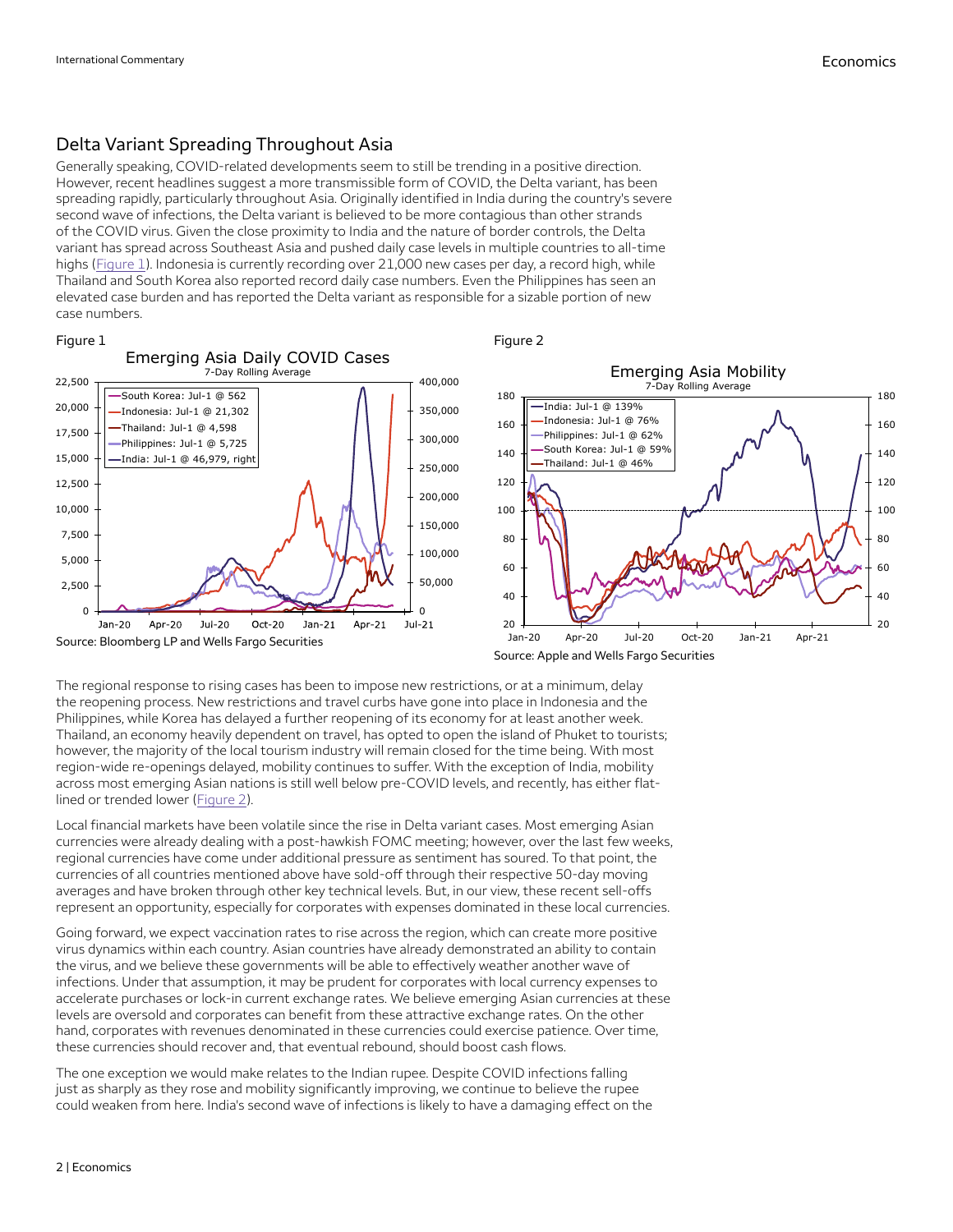economy. We believe the Reserve Bank of India (RBI) will keep interest rates on hold and keep its asset purchase plan in place longer than initially expected as a result. In addition, we believe the RBI may look to intervene in FX markets and artificially weaken the rupee in an effort to support the economy via more competitive exports. The depreciation of the rupee is likely to be gradual, but nonetheless noteworthy, as we are optimistic on emerging Asian currencies with the exception of the Indian rupee.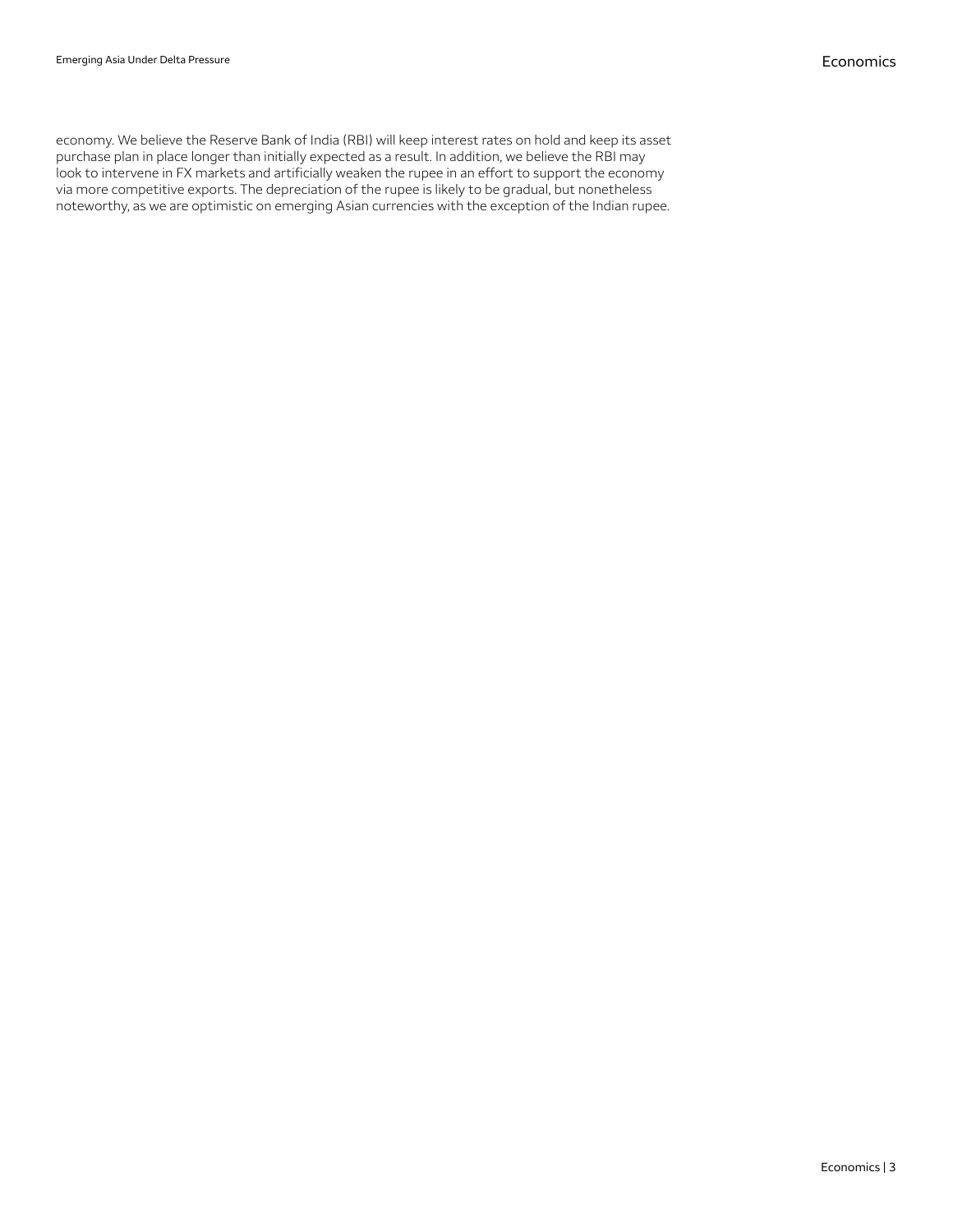## **Subscription Information**

To subscribe please visit: [www.wellsfargo.com/economicsemail](http://www.wellsfargo.com/economicsemail)

*The 2021 Annual Economic Outlook: Aftershocks and Divergence in the Post-Pandemic Economy* is available at [wellsfargo.com/economicoutlook](http://wellsfargo.com/economicoutlook)

Via The Bloomberg Professional Services at WFRE

And for those with permission at [research.wellsfargosecurities.com](https://research.wellsfargosecurities.com/)

### **Economics Group**

| Jay H. Bryson, Ph.D. | Chief Economist          | (704) 410-3274 | jay.bryson@wellsfargo.com           |
|----------------------|--------------------------|----------------|-------------------------------------|
| Mark Vitner          | Senior Economist         | (704) 410-3277 | mark.vitner@wellsfargo.com          |
| Sam Bullard          | Senior Economist         | (704) 410-3280 | sam.bullard@wellsfargo.com          |
| Nick Bennenbroek     | International Economist  | (212) 214-5636 | nicholas.bennenbroek@wellsfargo.com |
| Tim Quinlan          | Senior Economist         | (704) 410-3283 | tim.quinlan@wellsfargo.com          |
| Azhar Igbal          | Econometrician           | (212) 214-2029 | azhar.iqbal@wellsfarqo.com          |
| Sarah House          | Senior Economist         | (704) 410-3282 | sarah.house@wellsfargo.com          |
| Charlie Dougherty    | Economist                | (704) 410-6542 | charles.dougherty@wellsfargo.com    |
| Michael Pugliese     | Economist                | (212) 214-5058 | michael.d.pugliese@wellsfargo.com   |
| Brendan McKenna      | International Economist  | (212) 214-5637 | brendan.mckenna@wellsfargo.com      |
| Shannon Seery        | Economist                | (704) 410-1681 | shannon.seery@wellsfargo.com        |
| Hop Mathews          | Economic Analyst         | (704) 383-5312 | hop.mathews@wellsfargo.com          |
| Nicole Cervi         | Economic Analyst         | (704) 410-3059 | nicole.cervi@wellsfargo.com         |
| Sara Cotsakis        | Economic Analyst         | (704) 410-1437 | sara.cotsakis@wellsfargo.com        |
| Coren Burton         | Administrative Assistant | (704) 410-6010 | coren.burton@wellsfargo.com         |
|                      |                          |                |                                     |